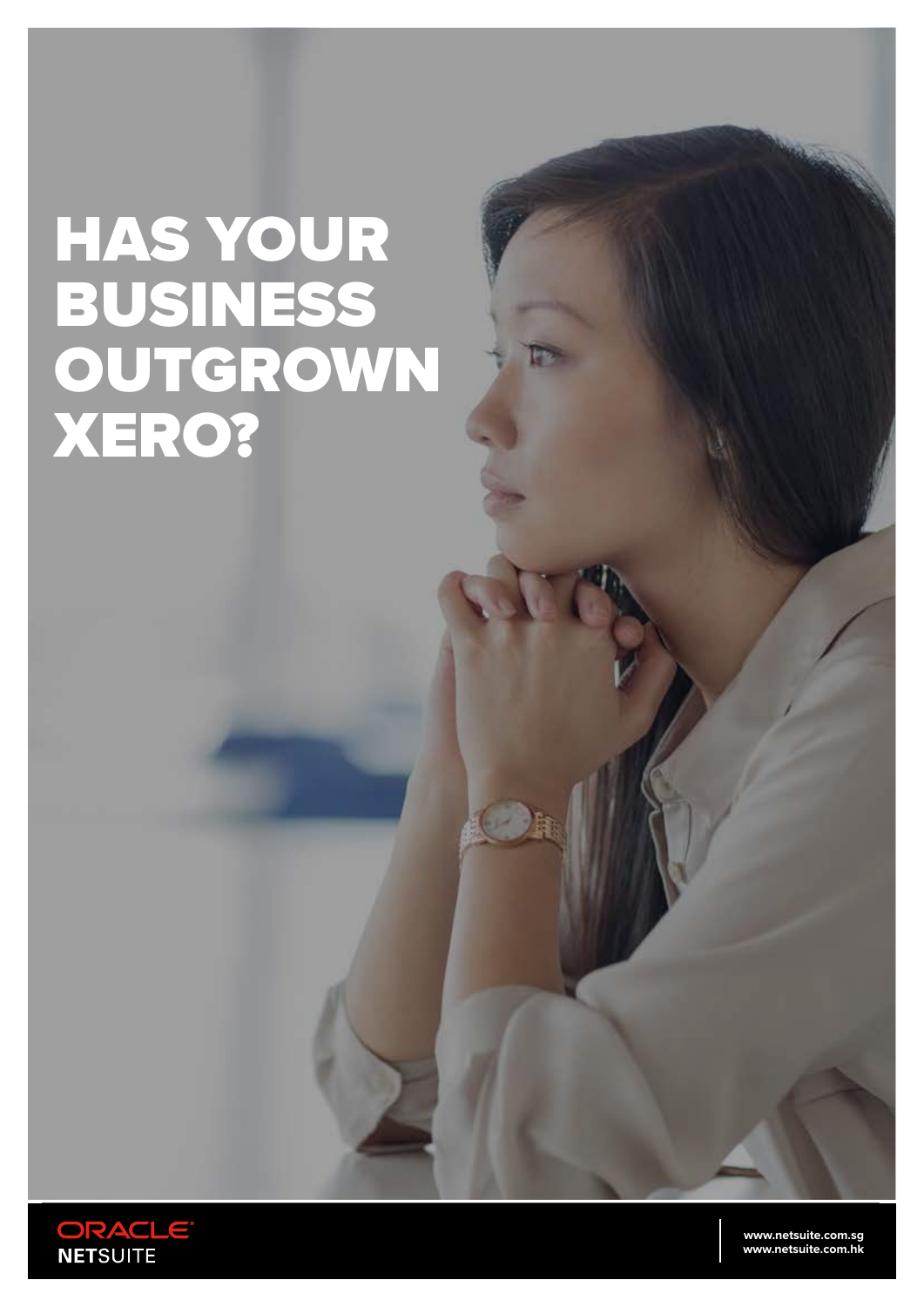Grab a seat and enjoy. Read Time: 11 minutes



## HAS YOUR BUSINESS OUTGROWN XERO?

Since its launch in 2006, Xero has become the default accounting platform for many small businesses, but can its platform support the growth of *your* business?

If you subscribe to Xero's cloud-based accounting platform, that's a question you should ask yourself before it's too late. While being in the cloud brings benefits like accessibility, it does not necessarily mean it will be able to support the levels of business complexity that come with success.

Xero's capabilities focus squarely on the small business market. While it often supports the needs of early-stage or single entity businesses, many business owners find that they need something more sophisticated as they increase their workforce, enter new markets and add to their product offerings. They are fearful that if they stress their existing business applications any further, "something will break." So how can you know if, and when, it's time to consider an alternative to Xero?

Drawing on Oracle NetSuite's experience, as one of the leading cloud-based, enterprise resource planning providers, this white paper will help to identify five common pain points that may indicate your business is outgrowing Xero's capabilities.

We've distilled these pain points from years of conversations with our customers, many of whom have successfully made the transition from small businesses thriving organizations in multiple markets– often with major changes to their financial and accounting platforms in the process. We hope this insight will help you assess your own company's present and future business application needs as you pursue your growth aspirations, here and abroad.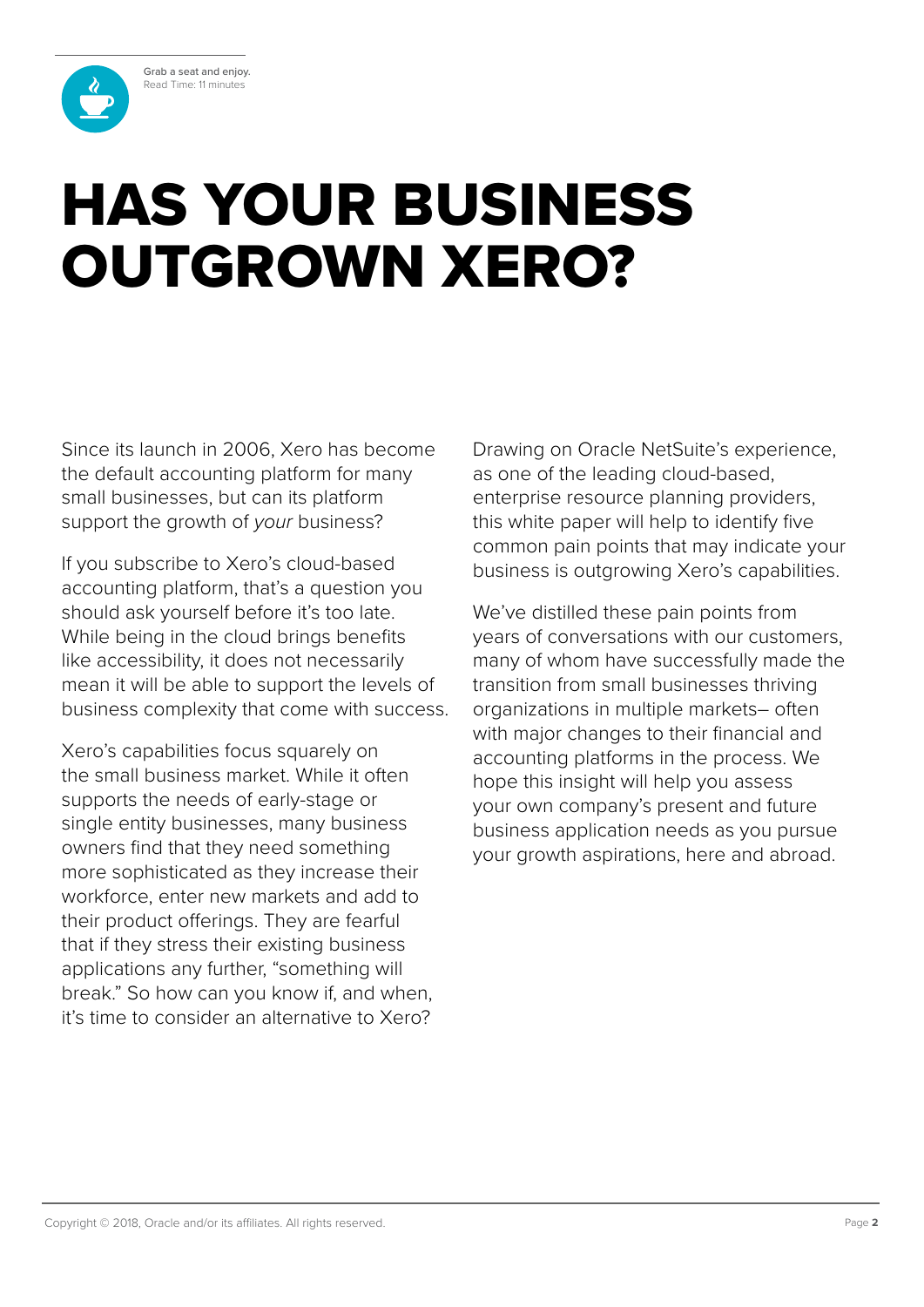### 1. YOU'VE OUTGROWN ACCOUNTING

As small businesses grow, so too does their business model and processes. They might have more products and complex inventory needs, more employees, more channels, more customers and customer types

At some point, accounting software's **limited configuration capability**, will be unable to deliver the functionality required by a complex business. In order to deliver that functionality, organizations turn to departmental, third party applications and spreadsheets until most of functionality is performed outside of core accounting software. If you find yourself in this situation, ask yourself this: How hard will it be to adapt your accounting software and associated applications when your business requirements change? Is your business becoming error prone? How much effort is spent maintaining workarounds by your finance team?

Accounting is often the first software package small businesses purchase. It is a substantial improvement from running a business on spreadsheets. As small businesses grow, they need to address **industry-specific challenges** beyond accounting. For example, a business in retail or manufacturing might want to open a new ecommerce channel, a business that has stock may need to consider

comprehensive inventory, warehouse and distribution management; or a manufacturer may need to manage and automate their core shopfloor manual processes to support their growth. To what degree does your accounting software support your industry-specific functional requirements? Do you still have challenges managing your inventory, manufacturing or services? If you have had to incorporate third party industry solutions, have they provided you with leading practices to successfully support your growth?

Accounting software, designed for small businesses, simply cannot deliver the **financial management requirements** of larger businesses. Financial capabilities such as multi-location, multi-entity / multibooks, consolidation, support for multiple forms of depreciation, budget roll-ups and total-organizational budgets, subscription billing, credit limits for customers/suppliers are all examples of where traditional accounting software falls short. Is your business at a point where the amount of exceptions, workarounds and manual interventions you have put in place to help your accounting software are restrcting flexibility and growth? Is accounting creating unnecessary overhead and introducing errors and unpredictability?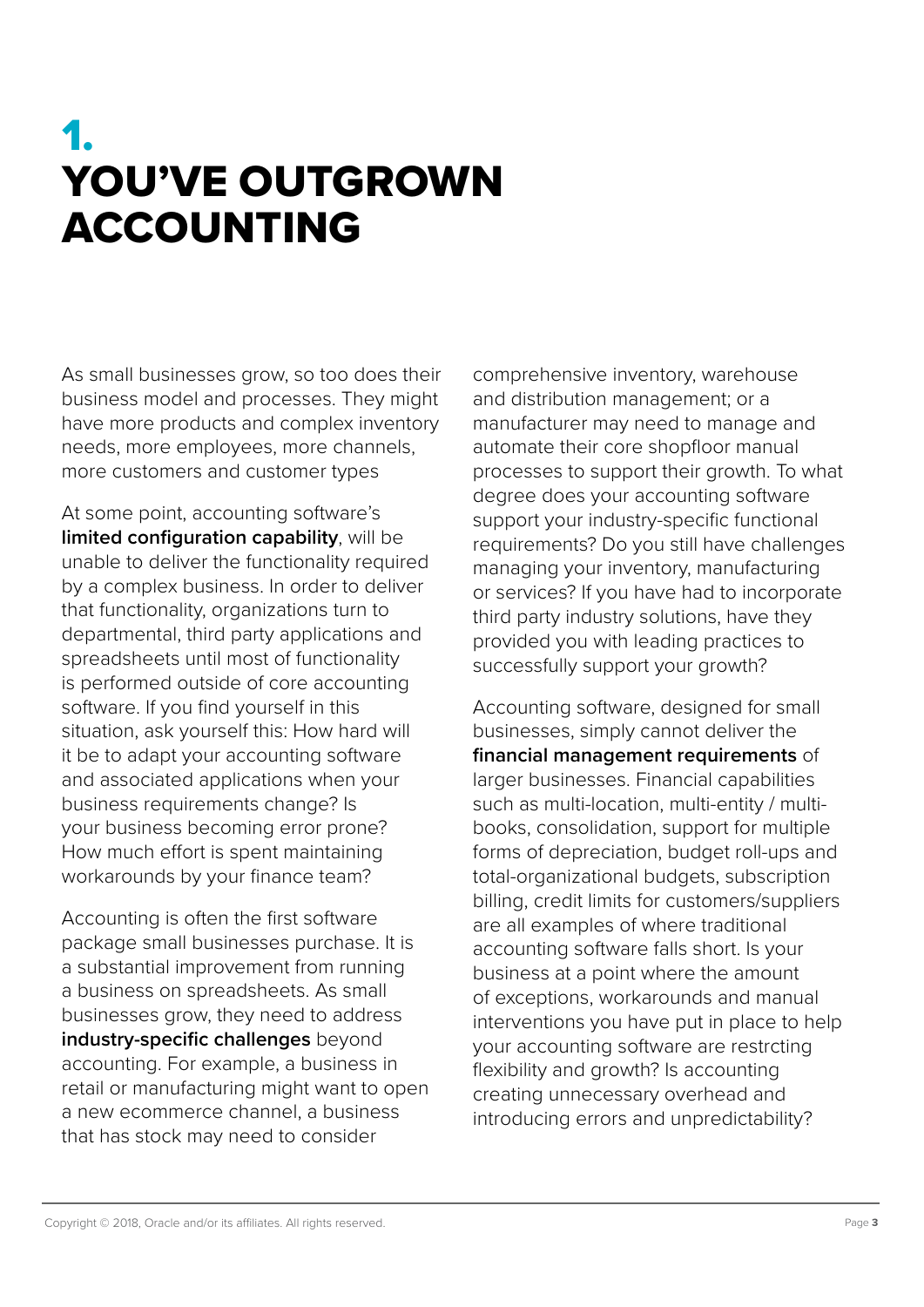### 2. YOU DON'T HAVE THE NECESSARY VISIBILITY TO MAKE INFORMED DECISIONS

Business growth rarely proves a linear journey. Charting that path involves ongoing trial and error, analysis of data and adapting how you run the business. When small businesses begin their journey, using standard reports from an accounting system such as Xero, once a month probably provides sufficient business insight, but as businesses grow, there are three points to note:

**The business model and process complexity increases.** As business models become more complex, leaders need customized reports by role and quality data to deliver deep and detailed analysis. Business owners also want to see reports more often so that they can have the necessary insight at the right time.

#### **The business entity complexity increases.**

Accounting software such as Xero is a geared towards single entity businesses. As a business adds more stores, outlets or other entities, each will receive a separate instance of Xero. Delivering real-time insight across the business using unintegrated accounting reports is near impossible.

**The data complexity increases.** As the number of applications integrated into accounting software increases, so does the potential to form data islands, which prevent a unified view of the business.

As the delta increases between the reporting that is provided by accounting software and the insight that a business needs, it is faced with a decision to continue plugging the gaps with third party business intelligence tools, spreadsheets, workarounds or even reconsidering the business application strategy entirely. How long can your business continue with reporting that does not deliver the depth of insight you need, is not easily accessible and is likely inaccurate?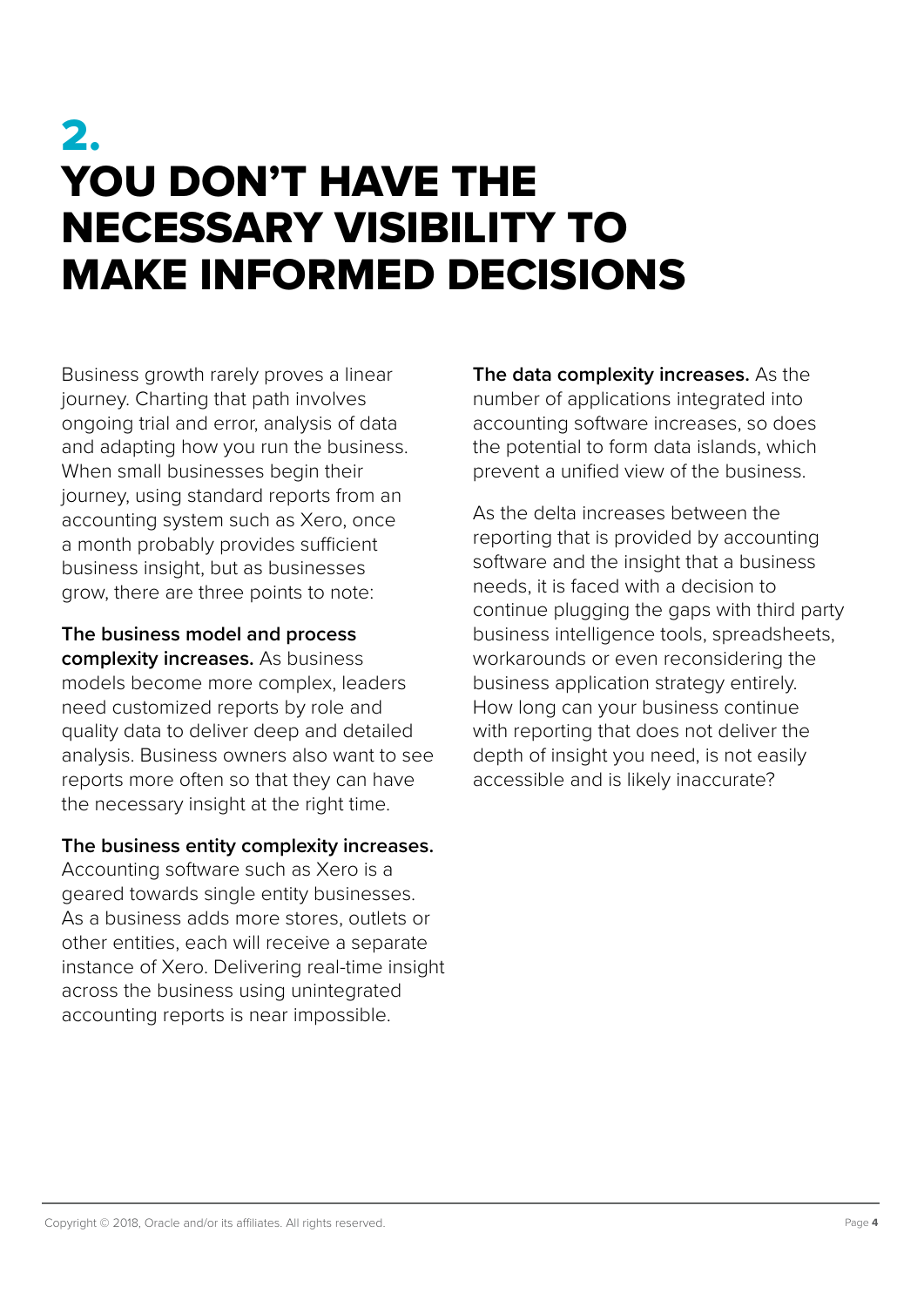### 3. YOU SPEND TOO MUCH TIME JUST KEEPING SYSTEMS RUNNING

Business growth will impact operations in many ways. The growth across transactions, departments, channels and customers can strain an accounting platform to the point where performance is degraded or workarounds are designed to circumvent the limitations of the software. Is your accounting package keeping up with your performance requirements, or are you forced to change your operations or build process exceptions to shield it? Is all that effort worth it?

IT architectures within growing businesses evolve based on changing requirements often without sufficient foresight into how it will affect operations. For example, a move to an accounting package such as Xero probably resolved the data nightmares, manual processes and compliancy issues associated with running a business on spreadsheets. But, at some point a business might want to manage stock more effectively (and across multiple sites and warehouses), or optimise their human resources operations, or improve their customer relations and associated sales, or extend into ecommerce. To respond to such requirements, many businesses buy and integrate bespoke applications to meet the new functional requirements. This continual application acquisition and integration creates a hairball that is difficult to maintain, keep stable and performing.

The more applications that are added beyond the base accounting package exacerbates the situation until a dead end is reached whereby either the application architecture breaks or degrades to a point that is unsustainable for the business to operate and grow. Have you invested in other applications to compliment Xero, and is that application architecture meeting your functional and non-functional requirements? Is your application and integration architecture forcing you to spend an abnormal amount of time and effort just to keep the environment stable? How quick can you make changes across your applications and integrations to respond to your evolving business?

Application architectures that grow in complexity due to successful business growth introduce application integration mismatches. Businesses are faced with either living with the imperfect integration, employing developers to address the integration deficiencies through code, or introduce workarounds which could be manual. So, does your business and your applications get the right data when it is needed it, in the format that is digestible? Or are you spending too much time reconciling data between systems?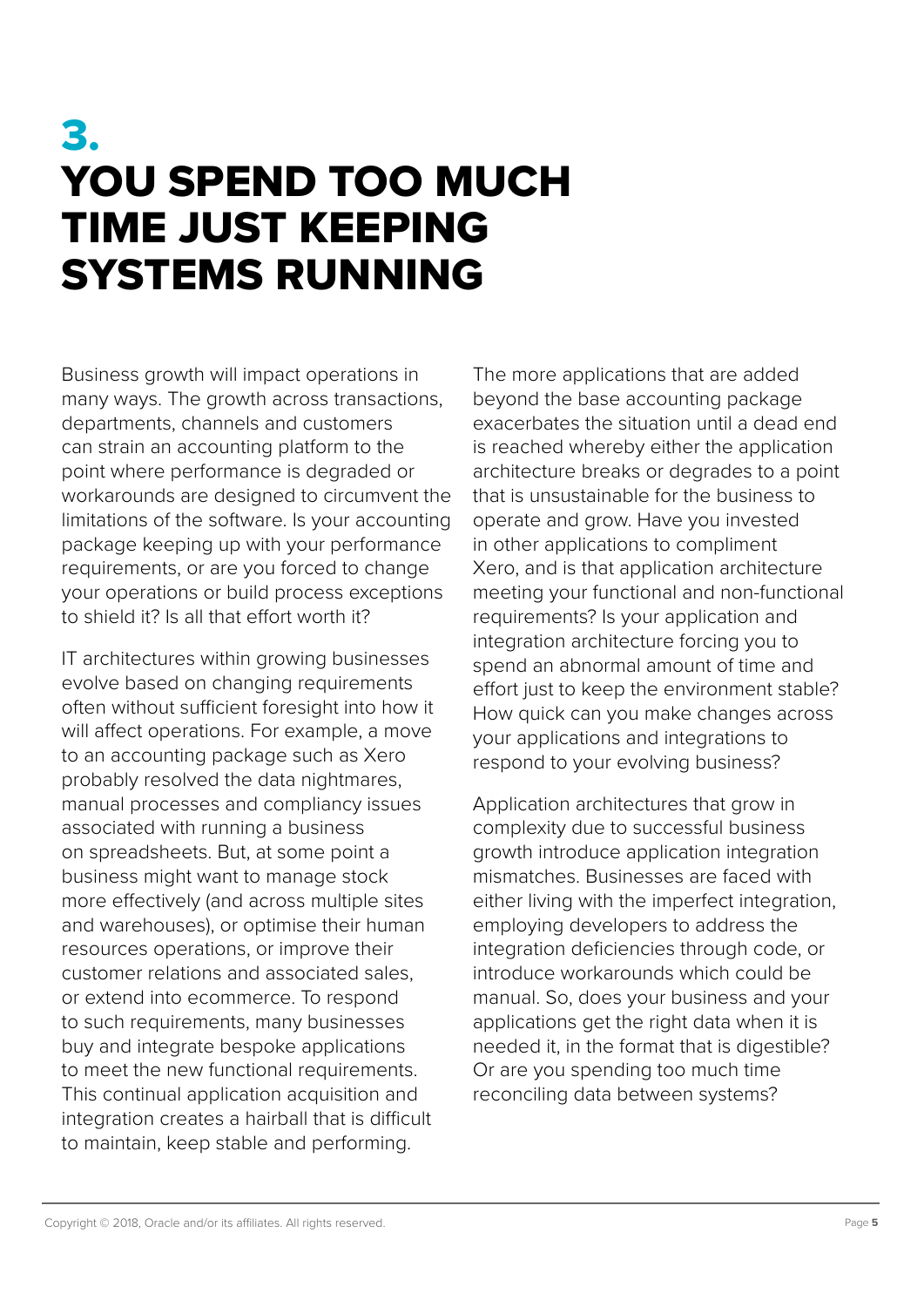### 4. YOU WANT TO EXPAND TO NEW MARKETS

For many small businesses, growth opportunities lie in new markets. To unlock these opportunities, whether through opening new locations, establishing a foreign presence, selling to intermediaries or directly to customers via channels like ecommerce, businesses need to understand, support and comply with the unique needs and requirements of each market.

From managing different currencies to abiding by foreign regulations, these needs can quickly overwhelm small businesses. How is your accounting software, that is designed for a small business, supporting your growth? What kind of operational friction are you experiencing and what workarounds have you developed or applications have you have acquired to fill the gaps? So, what do you need to look out for?

#### **Multi-language**

For your employees to be as effective as possible, they should be able to work in their native language. Does your platform/ system support all the languages in the locations where you want to do business?

#### **Multi-currency**

Are the currencies of customers and vendors you do business with supported? Is multi-currency management available throughout the accounting software you are using, or just parts, such as expense management? Are currencies converted in real time?

#### **Multi-entity**

Does your accounting software support the creation of multi entities and the consolidation and reporting of those entities? How easy is it to set up, manage and report? Or have you deployed a fresh instance of accounting software for each of your entities because of the limitations of multi-entity management? What impact do multiple instances have on the operations and insight of your business?

#### **Tax and Accounting Regulation support**

Does your accounting software support tax, financial and accounting regulations in the states/provinces and countries that you want to expand to? Is the capability comprehensive and reliable?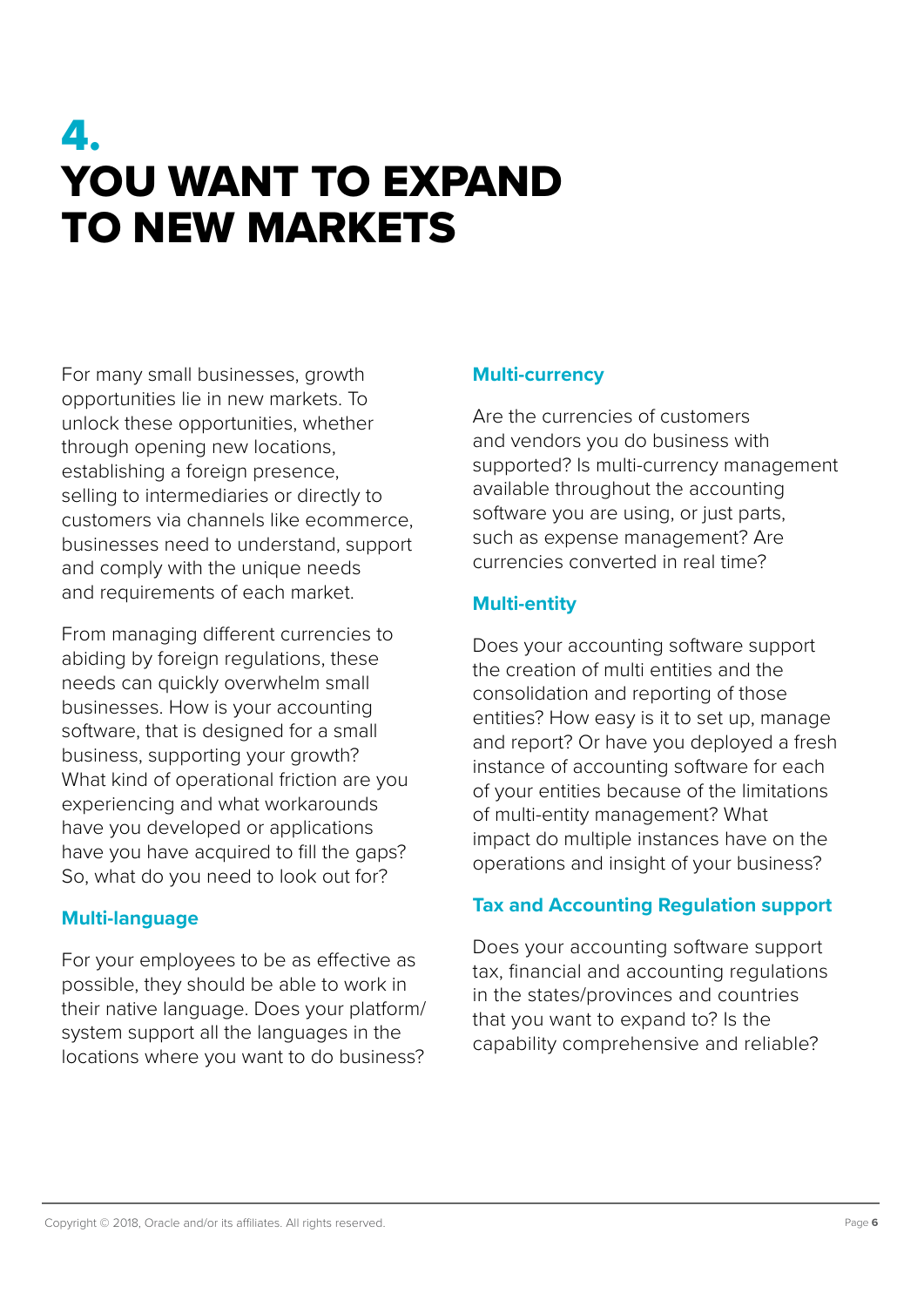### 5. DOWNTIME IS DEADLY

Time is of the essence for all businesses, but especially so for smaller businesses. What small businesses lack in size they can make up for in agility, responding to new opportunities or customer demands much faster than their larger competitors. To do so effectively, however, means that fast-growing small business need equally responsive, accessible and detailed service when *they* encounter issues – particularly with the business-critical processes that keep their operations running. In our always-on economy, downtime could result in irreparable damage to a business through loss of sales, brand damage and even compliancy breaches.

As your business grows and becomes more reliant on your business applications, you become more reliant on support for those applications. Support is often overlooked during the software purchasing decision, but is often the catalyst for replacing the software.

Market-leading small business software accounting firms, including Xero, face criticism over their availability, accessibility, responsiveness and depth of support. These firms often rely on user guides, community forums, their partners, or some form of email support. Support bound by service level agreements tied to customer escalations, and 24/7 telephone support is often limited or non-existent.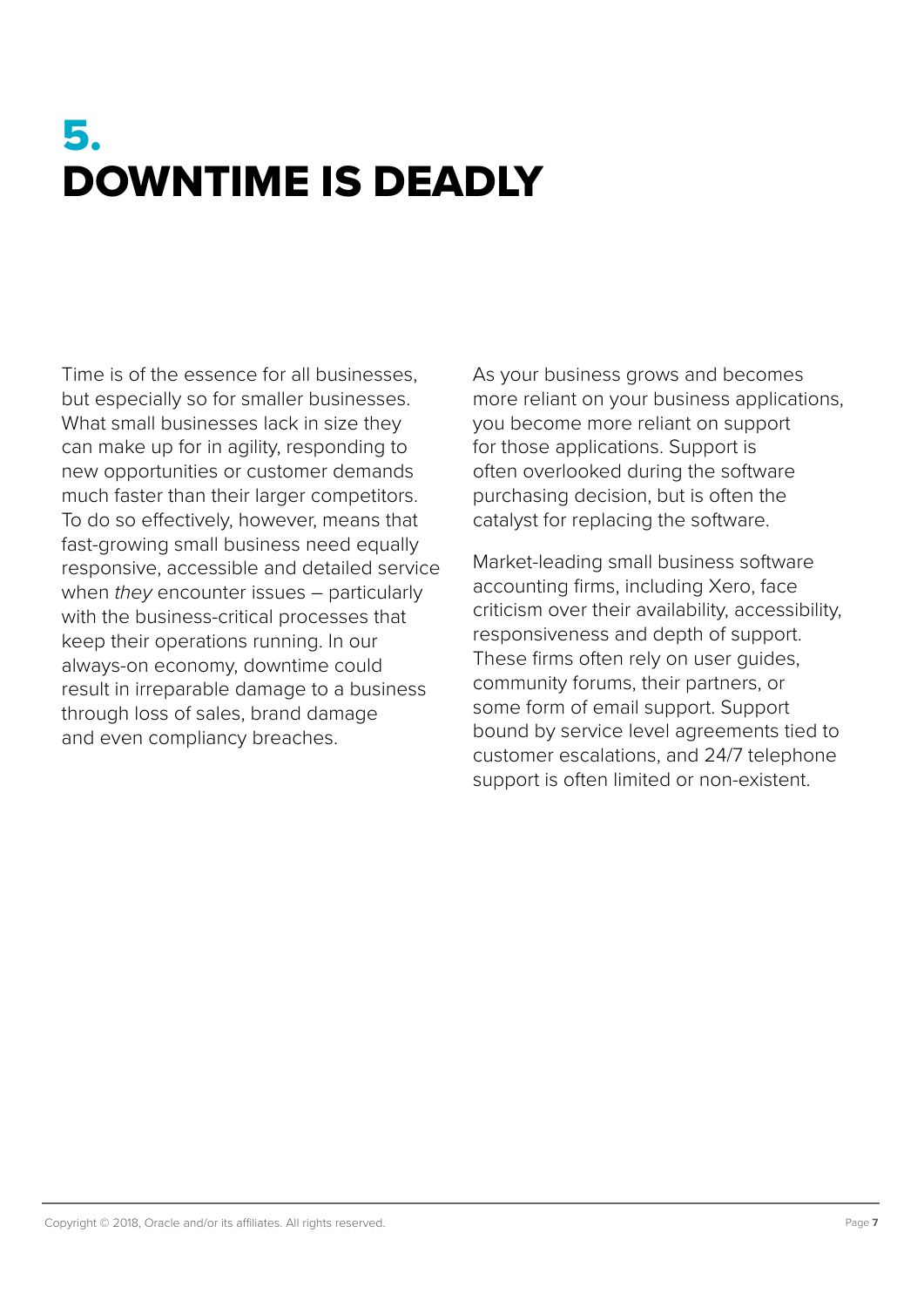## **CONCLUSION**

Many small businesses start off using Xero for their accounting needs, but successful, expanding businesses can outgrow the capabilities of the platform. When that happens the frequently asked question is: What next? Some fast-growing businesses choose to persist with Xero by using spreadsheet workarounds and other applications to meet their new business requirements. This approach creates greater application and integration complexity that will inhibit the business scaling further.

Oracle NetSuite, as an alternative, is the perfect platform for small, successful businesses to use as a catalyst for their growth. Its platform delivers financials, customer relationship management, inventory and warehouse management, professional services automation and ecommerce capabilities in a single solution. This approach supports small businesses interacting with their customers in new ways, it contains the integration complexity associated with additional applications and provides unsurpassed insight across all functional capabilities through a unified data model and search and reporting.

With 20 years of experience serving growing businesses NetSuite provides, the industry depth and leading practices to support their evolution, from automating accounting to running their core operations. It provides the necessary functional depth to support complex business models and processes, and the configuration ability to allow customers to perform deep levels of tailoring to their business requirements.

Many of the world's successful global companies turn to NetSuite as the number 1 ranked cloud ERP for the midmarket.

If you are looking to grow your small business, consider proactively investing in a platform that will seamlessly support your success. While low-cost, entrylevel accounting software like Xero may fit your current needs, investing in an integrated and functionally rich platform will put your small business on the fast track from local to legendary.